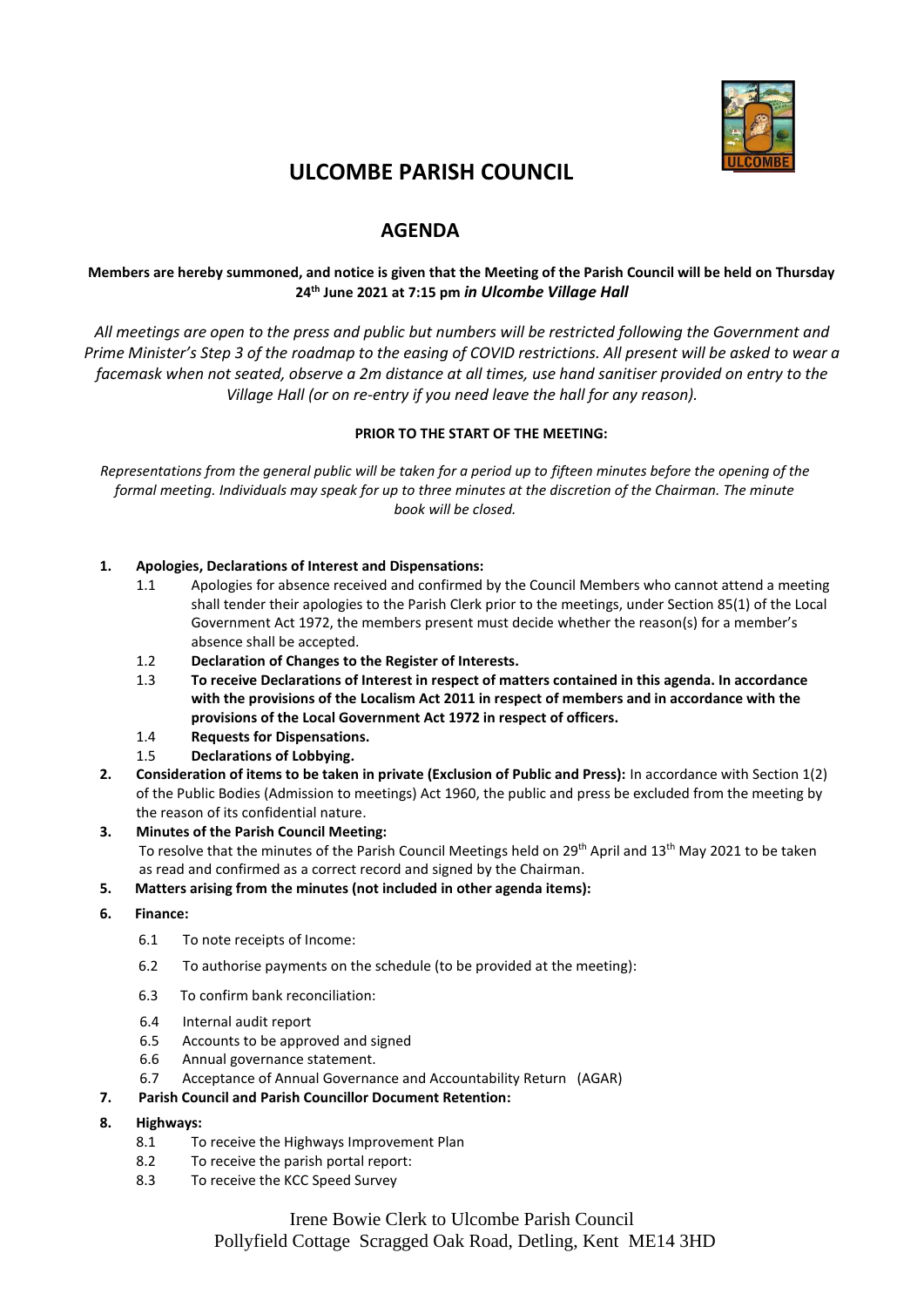8.4 To consider any other Highways matters

## **9. To receive reports from:**

- 9.1 Chairman Ulcombe Parish Council Cline Council Cline Cline Cline Cline Cline Cline Cline Cline Cline Cline
- 9.2 District Councillor MBC Clif Trzebinski
- 9.3 Kent County Councillor Company Councillor County Council County Council County Council County Council County Council County Council County Council County Council County Council County Council County Council County Coun
- 9.4 Footpath Warden Report **Example 2018** R. Banham<br>
2.5 Police and Crime Report **Report Studies Access PCSO Boyd**
- Police and Crime Report **PCSO Boyd** PCSO Boyd
- 9.6 Community Warden Report D Riach-Brown
- 9.7 KALC Cllr Titchener

# **10. Planning:**

- 10.1 To consider the following applications:
- 10.2 To table planning applications dealt with since last meeting:
	- 10.2.1 21/502603/FULL Barn At Roydon Farm Pye Corner Ulcombe Maidstone Kent ME17 1EG " Demolition of existing barn and lean-to. Erection of 3no. dwellings with associated access, parking, electric vehicle charging points, bin stores and landscaping, together with 3 underground tanks.
		- Cllr Stacey declared a pecuniary interest and did not discuss or vote.
	- 10.2.2 21/502612/FULL Stonehall Farm Bungalow Headcorn Road Ulcombe Maidstone Kent ME17 1HD Creation of equestrian menage for private use.
	- 10.2.3 21/502505/FULL Plumtree Park Pye Corner Ulcombe Kent ME17 1EF Stationing of 6no. additional mobile homes on traveller site with associated parking. UPC Objection (6:0) Cllr Stacey declared a pecuniary interest and did not discuss or vote.
	- 10.2.4 19/501840/FULL Boy Court Oast Boy Court Lane Headcorn Ashford Kent TN27 9LA Proposed demolition of partially collapsed existing oak framed building and replacement with an oak framed 2 bay garage with floor above. UPC No Objection
	- 10.2.5 21/502162/FULL Acorn House Lenham Road Kingswood Kent ME17 1LU Demolition of existing rear extension and shed. Conversion of integral garage into habitable space. Erection of two storey front and rear extensions including rear balcony and alterations to fenestration (revised scheme: 19/505500/FULL). UPC No Objection by majority (6:1)
	- 10.2.6 Renewal of planning permission 18/502084/FULL Rain Farm Eastwood Road Ulcombe Maidstone Kent ME17 1EJ Renewal of planning permission 18/502084/FULL for the conversion of outbuilding into ancillary accommodation including external alterations. UPC No Objection
- 10.3 To receive an update on any outstanding planning applications and results:
	- 10.3.1 21/501538/FULL Kings Oak Farm Crumps Lane Ulcombe Kent ME17 1EU Extension of a barn to create a visitors centre. MBC Application refused
	- 10.3.2 21/500661/FULL Unit 1 Chegworth Court Farm Chegworth Road Harrietsham Maidstone Kent ME17 1DG Retrospective application for a change of use of building Unit 1 and use of land for storage of cranes and crane hire. MBC Application refused
	- 10.3.3 20/502133/FULL Oaklands Lenham Road Headcorn Ashford Kent TN27 9LE Siting of 1no. additional mobile home and 1no. additional tourer (Retrospective). Appeal
- 10.4 To receive late planning applications and other late planning matters:
- 10.5 To receive feedback from the Pre-Application Working Group:

# **11. Recreation Play Area/Car Park:**

- 11.1 To receive the Monthly Inspection Report from Maidstone Borough Council/ parish council and to consider any actions to be taken.
- 11.2 To receive an update and recommendations from the Recreation Committee
	- 11.1 To consider the purchase and sitting and fitting out of a container as an outside WC
		- 11.3 To consider the purchase of a Noticeboard
	- 11.2 To receive any other recommendations
- 11.3 To receive an update on the Pavilion
- 11.4 To consider matters pertaining to the Village Hall
- **12. To Review Meeting Frequency and Dates for 2021-22:**
- **14. To Appoint Committees & Representatives to outside bodies.**

Irene Bowie Clerk to Ulcombe Parish Council Pollyfield Cottage Scragged Oak Road, Detling, Kent ME14 3HD